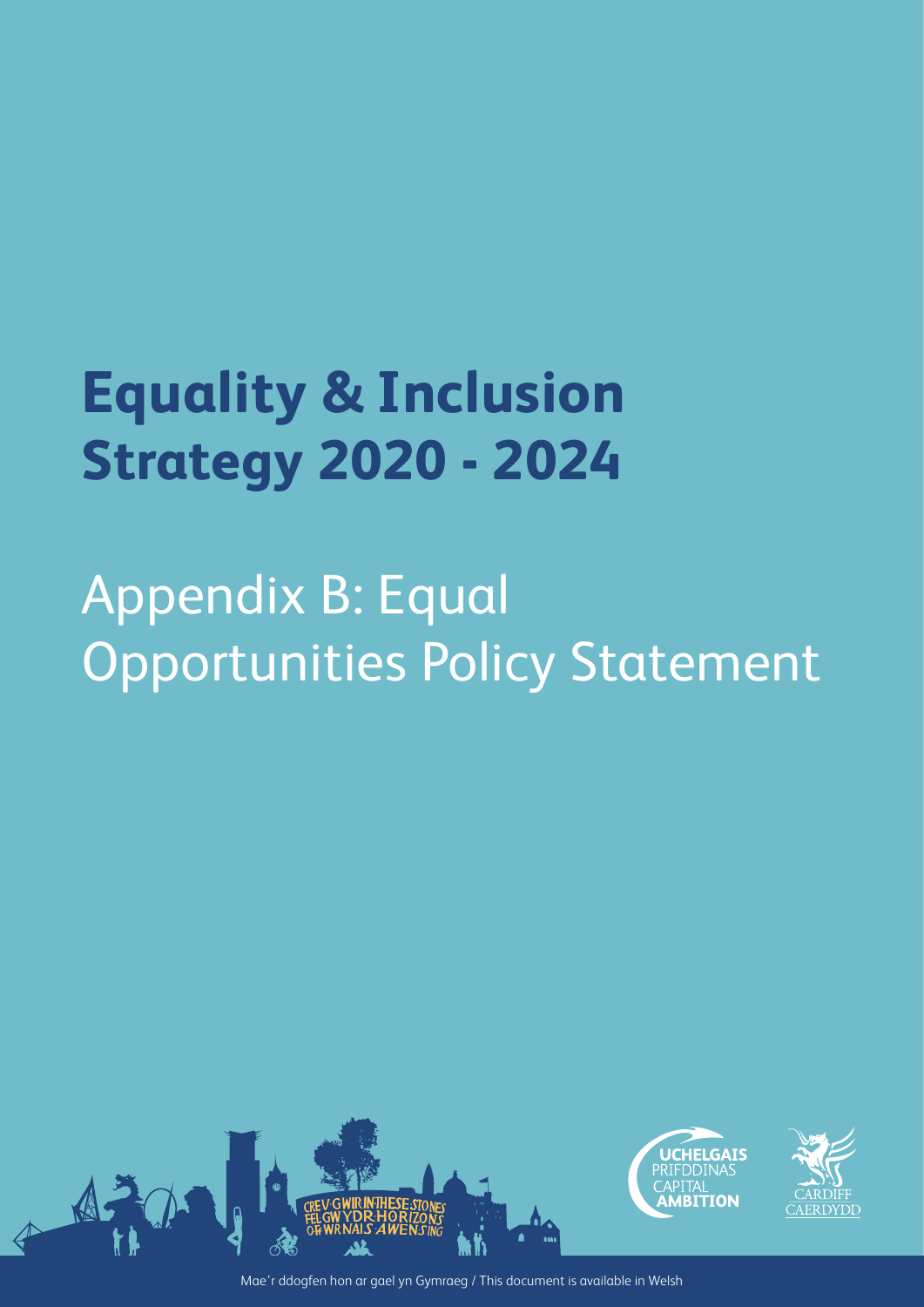# **CARDIFF COUNCIL**

## **EQUAL OPPORTUNITIES POLICY STATEMENT**

## **PURPOSE**

- 1. This Equal Opportunities Policy Statement sets out Cardiff Council's commitment to promoting equal opportunities and diversity in employment and service delivery.
- 2. It demonstrates that equal opportunities are central to Cardiff Council's values and the delivery of services; it is part of mainstreaming equality within the Council.
- 3. It demonstrates that Cardiff Council values diversity and that no job applicant, employee or service user should be treated less favourably on the grounds of age, disability, gender identity/reassignment, marriage and civil partnership, pregnancy and maternity, race, religion or belief, sex, sexual orientation and the Welsh language.
- 4. It sets out a clear commitment to work towards eliminating direct and indirect discrimination, harassment and victimisation, to promote equality of opportunity and to develop good relations between people from different groups.
- 5. This Policy Statement supports the Council's Strategic Equality Plan, which outlines how we will comply with the Equality Act 2010.

### **SCOPE**

6. This Policy Statement applies to all employees of the Council and Elected Members. It is commended to School Governing Bodies.

# **KEY PRINCIPLES**

7. This Policy Statement aims to ensure that Cardiff Council is an organisation that values diversity and takes proactive steps to remove discrimination and foster good relations. This will be achieved by promoting equality in all of the Council's activities. This Policy Statement provides the foundation for all policies, strategies and schemes and links directly to the Council's Strategic Equality Plan.

## **POLICY STATEMENT**

8. Cardiff Council believes in creating a fair, just and inclusive society. As an employer and provider of services, we will not discriminate against people on the grounds of age, disability, gender identity/reassignment, marriage and civil partnership, pregnancy and maternity, race, religion or, belief, sex, sexual orientation or Welsh language.

| 4.HR.152.01 | Issue 3 | Sept 18 | Process Owner: ER Team | Authorisation: HR Management Team | Page 1 of 3 |
|-------------|---------|---------|------------------------|-----------------------------------|-------------|
|             |         |         |                        |                                   |             |
|             |         |         |                        |                                   |             |
|             |         |         |                        |                                   |             |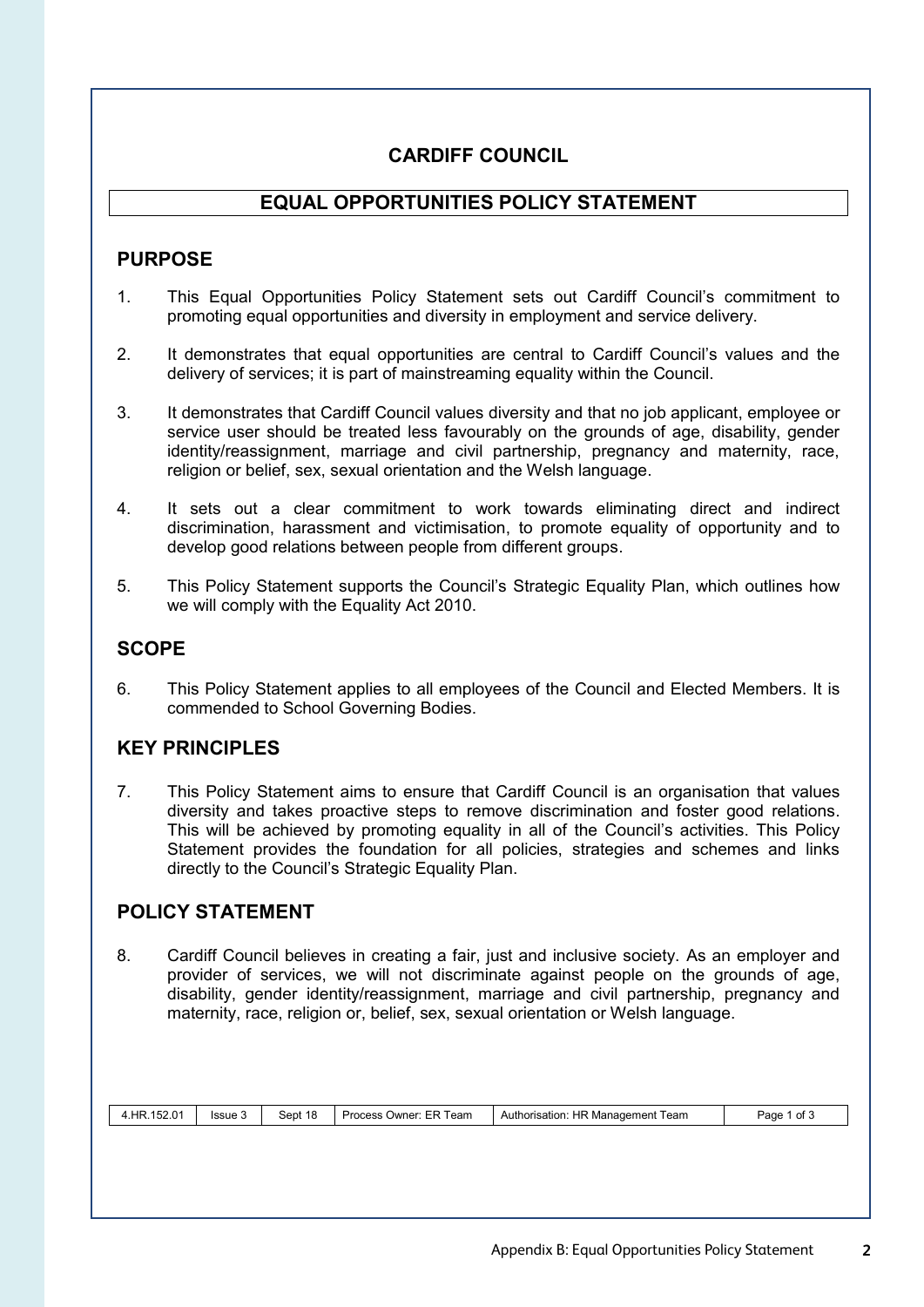- 9. We are committed to ensuring that services are relevant and responsive to the needs of all communities. We recognise that all members of the community have specific needs and will strive to meet those needs.
- 10. We value all members of the community and will treat people with dignity and respect. We will not tolerate discrimination, harassment or victimisation of our service users or communities.
- 11. We will ensure that our contractors and others who deliver our services share our values.
- 12. We will work closely with local people, voluntary and community groups and other partners to build a respectful place in which we can all live and work.
- 13. We recognise that we work in a diverse community and understand the importance of achieving a diverse workforce. We will ensure that our recruitment practices are fair and consistent.
- 14. We will develop our employees by valuing their varied skills and experiences; by investing in learning and development; by treating employees fairly; by combating harassment, discrimination and victimisation at work; and by encouraging a culture, which values the difference between us.
- 15. In summary, Cardiff Council is committed to ensuring that:
	- the services we provide meet the needs of our service users
	- service users and employees are treated with dignity and respect
	- discrimination, harassment and victimisation are not tolerated
	- equality becomes a part of all we do.

## **RESPONSIBILITY**

- 16. The Chief Executive and the Corporate Management Board are responsible for implementing this Policy Statement and ensuring that equality is mainstreamed throughout Cardiff Council.
- 17. All managers, at all levels of the organisation, are responsible for actively promoting equality, removing discrimination and fostering good relations between different groups in employment and service delivery.
- 18. All employees, at all levels of the organisation, are responsible for following the principles in this policy; we all have an important role to play in ensuring Cardiff Council carries out its commitment to equality and diversity.
- 19. All employees are responsible for ensuring that equality impact assessments are carried out on all new policies, practices and functions so they fulfil the principles of this policy.

| 4.HR.152.01 | Issue 3 | Sept 18 | Process Owner: ER Team | Authorisation: HR Management Team | Page 2 of 3 |
|-------------|---------|---------|------------------------|-----------------------------------|-------------|
|             |         |         |                        |                                   |             |
|             |         |         |                        |                                   |             |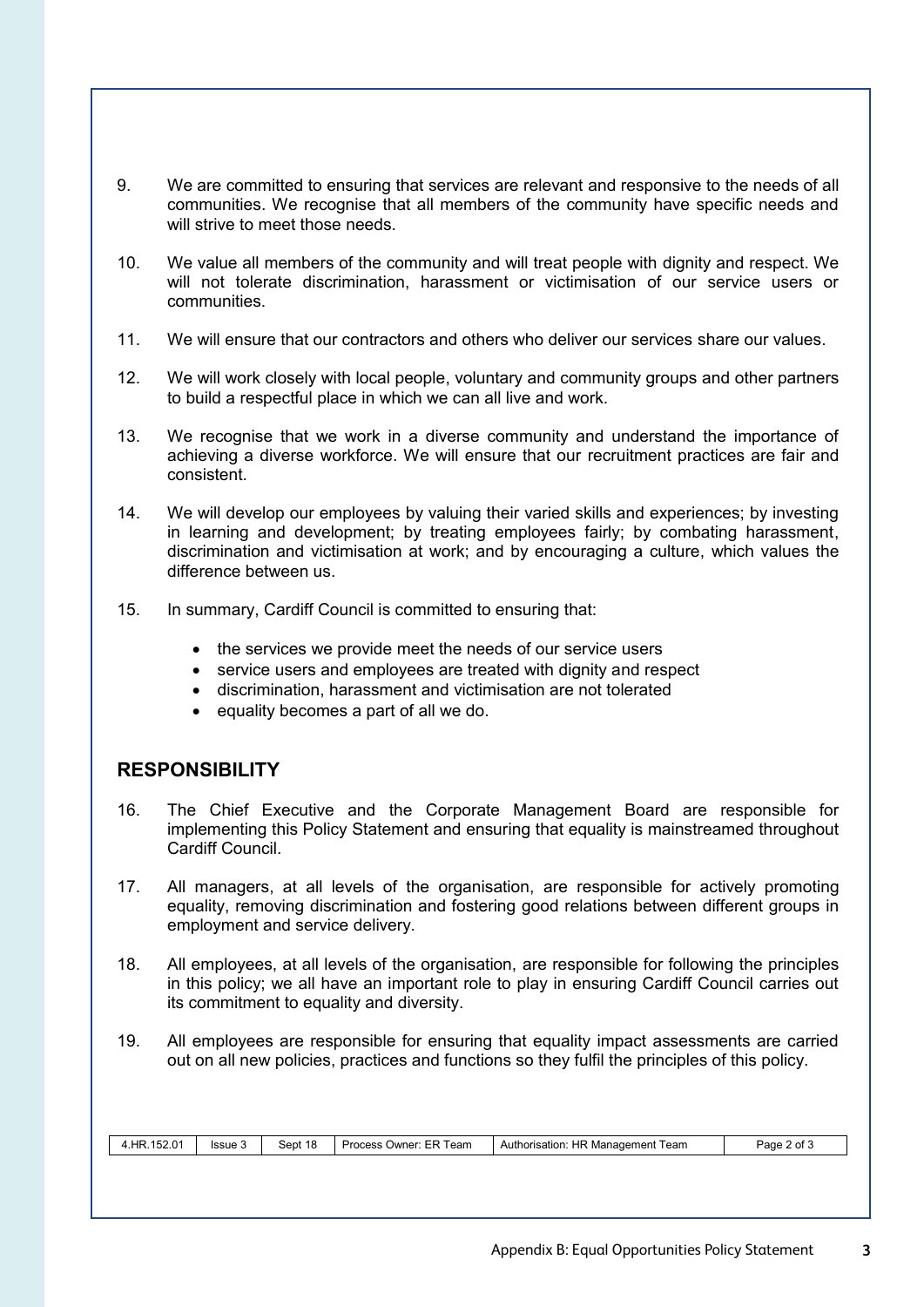- 20. All employees have access to an 'Equality & Diversity Awareness Employee Handbook'. This contains further information about responsibly for removing discrimination and promoting equality.
- 21. Where public services are provided by other organisations or suppliers, they are responsible for adhering to the principles within this Policy Statement at all times. Failure to do so could result in termination of contract.

### **MONITORING**

- 22. The Corporate Management Board will monitor the implementation of this policy.
- 23. This policy will be reviewed yearly or when otherwise required due to changes in legislation or practices.
- 24. Cardiff Council's Strategic Equality Plan outlines the steps that will be taken to implement this policy. The Plan will be reviewed yearly and a progress report will be produced and published.
- 25. This policy outlines Cardiff Council's commitment to prevent discrimination, promote equal opportunities and foster good relations between different groups. If an employee feels that this policy is not being followed, they should raise this with their line manager. If matters cannot be resolved by the line manager, or where the complaint relates to the line manager, you can use the Resolution Policy (Replacing Grievance Policy and Harassment Policy and Procedure) **Resolution Policy**
- 26. If an employee has any questions about this policy, they should discuss them with their line manager, or they can be raised with the Council's Equality Team or HR People Services.
- 27. Disciplinary matters that arise from this policy will be dealt with using the Council's Discipline Policy and Procedure.
- 28. If a member of the public feels that this policy is not being followed, they can make a complaint through the Council's Complaints Policy and Procedure. This is available through contacting C2C (Tel: 2087 2087) or the website (www.cardiff.gov.uk).

#### **RELATED DOCUMENTS**

| Sept 18<br>HR.152.01<br>. HR<br>Authorisation <sup>.</sup><br>Team<br><b>Issue 3</b><br>Process<br>Owner: ER<br>Manadement | Page .<br>I eam<br>$\sim$<br>v |
|----------------------------------------------------------------------------------------------------------------------------|--------------------------------|
|----------------------------------------------------------------------------------------------------------------------------|--------------------------------|